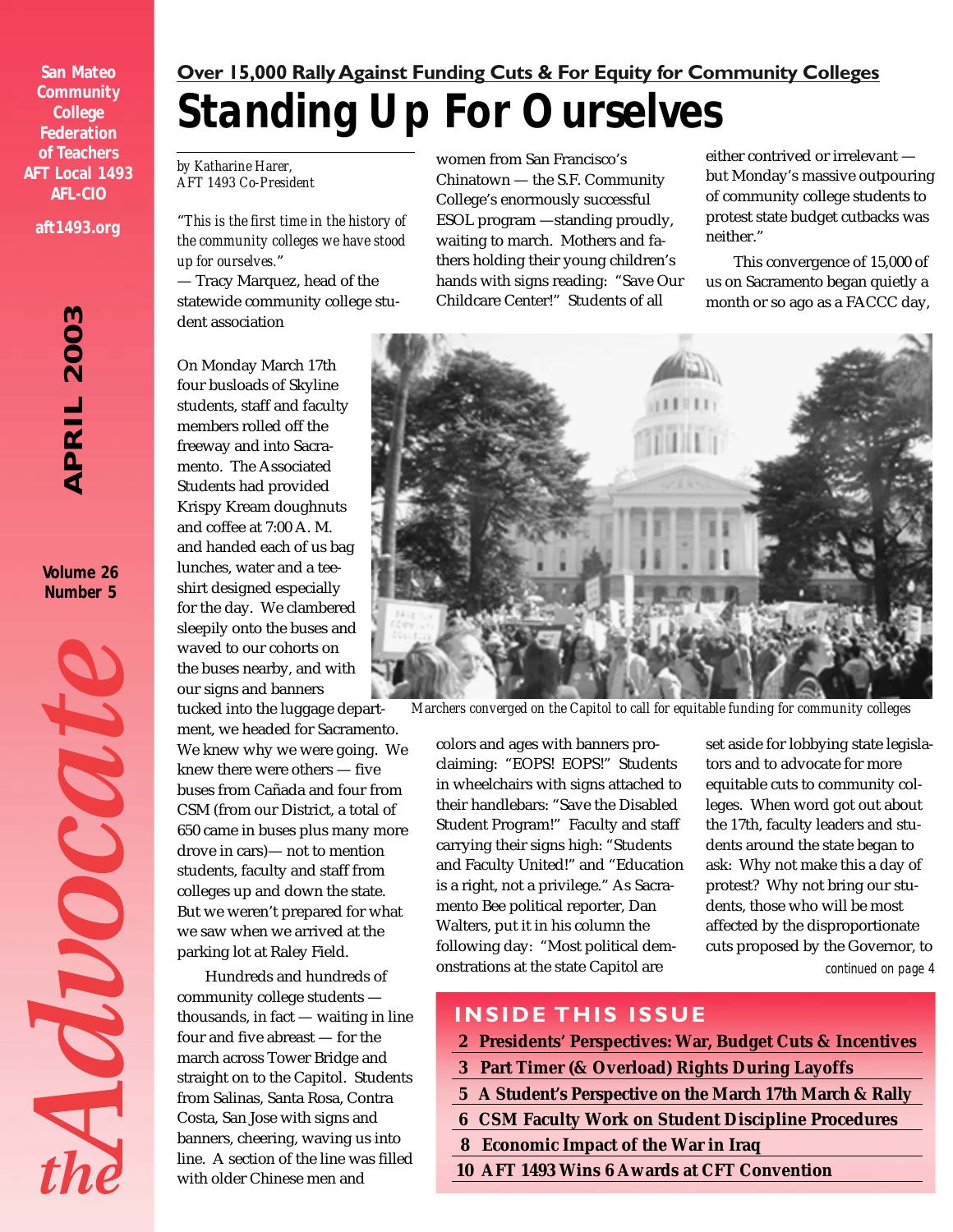Advocat

## 2003 *APRIL 2003* APRIL

### **San Mateo Community College Federation of Teachers AFT Local 1493, AFL-CIO**

1700 W. Hillsdale Blvd. San Mateo, CA 94402 (650) 574-6491 aft1493.org

**Editor** Eric Brenner, Skyline, x 4177

**Editorial Board** Eric Brenner, Skyline, x 4177 Dan Kaplan, x 6491

### **Co-Presidents**

Katharine Harer, Skyline, x 4412 Joaquin Rivera, Skyline, x 4159

**Vice President** Ernie Rodriguez, Cañada, x 6785

**Secretary** George Goth, Skyline, x 4390

**Treasurer** Anita Fisher , CSM, x6383

#### **Chapter Chairs**

Chip Chandler, Skyline, x 4286 Teeka James, CSM, x6390 Yaping Li, CSM, x6338 Romelia Thiele, Cañada, x3211

### **Executive Committee Reps.**

Nina Floro, Skyline, x 4414 Rick Hough, Skyline, x 4193 Anne Nicholls, Cañada, x 3293 Karen Olesen, Cañada, x 3415 John Searle, CSM, x6607

#### **Part-timers Reps.**

Victoria Clinton, CSM, x 6492 Hari Costarides, Cañada, x6889x9127 Norman Prince, Skyline, x6889x9358

**Chief Grievance Officer** John Kirk, CSM, x 6386

**Executive Secretary** Dan Kaplan, x 6491



### *PRESIDENTS' PERSPECTIVES PRESIDENTS' PERSPECTIVES*

### *Working for Peace, Rallying Against Budget Cuts & Negotiating Incentives*

*by Katharine Harer and Joaquin Rivera, AFT 1493 Co-Presidents*



The Bush administration has initiated the "war" against Iraq at the writing of this column. We know that there are many different opinions among us; however, it must be noted that there will be death and despair on all sides as a result of this action. Young American soldiers will fall and many Iraqis will suffer from the bombardment of their country from malnutrition, lack of medical supplies and the destruction of their homes. The California Federation of Teachers passed a resolution several months ago, as have many other labor unions around the country and throughout the world, against a preemptive attack on Iraq. Let us all work for peace, each in our own way.

### *Organizing Against the Cuts*

Many of us have just returned from the highly successful March 17th march and rally in Sacramento to protest the disproportionate cuts to community colleges. It was the largest event of this kind in the history of the community college system. Our district sent 13 buses of students, staff and faculty, joining the nearly 15,000 protesters in the capital. The campaign to fight the budget cuts in our district has been organized by the Associated Student groups on all three campuses with the support of the AFT, the Senates and other concerned faculty and staff. According to Sacramento insiders, grassroots efforts across the state to

fight the cuts have made a huge impact on budget negotiations. Please see the article beginning on the front page for in-depth coverage — and photos— of the March 17th protest.

On a local level, the AFT's last minute negotiations with the district noticeably improved the retirement incentive options being offered to faculty for the coming academic year. We were able to come up with a number of reasonable improvements that the district agreed to include. We want to thank the many faculty members who contributed their proposals when we contacted you for help. It still remains to be seen how many faculty will decide to retire under the new incentive program, but we've heard that the improved phase-in option proposed by the union is one of the most popular of the choices being considered.

### *Give Us Your Input*

The negotiations on retirement incentives took place outside the main contract — they are written into a side letter as a memo of understanding between the AFT and the district. Our contract isn't up for negotiations until 2004-2005. We will begin negotiations some time in 2004 and we are counting on your feedback and input towards the opening of the entire contract. We'll be sending you a survey to fill out in the next few months asking for your ideas on improvements and changes in the contract. Talk to your colleagues and study the current contract so you will be ready to respond!

### *Negotiating Part-time Parity*

Finally, we are still deadlocked in our negotiations with the district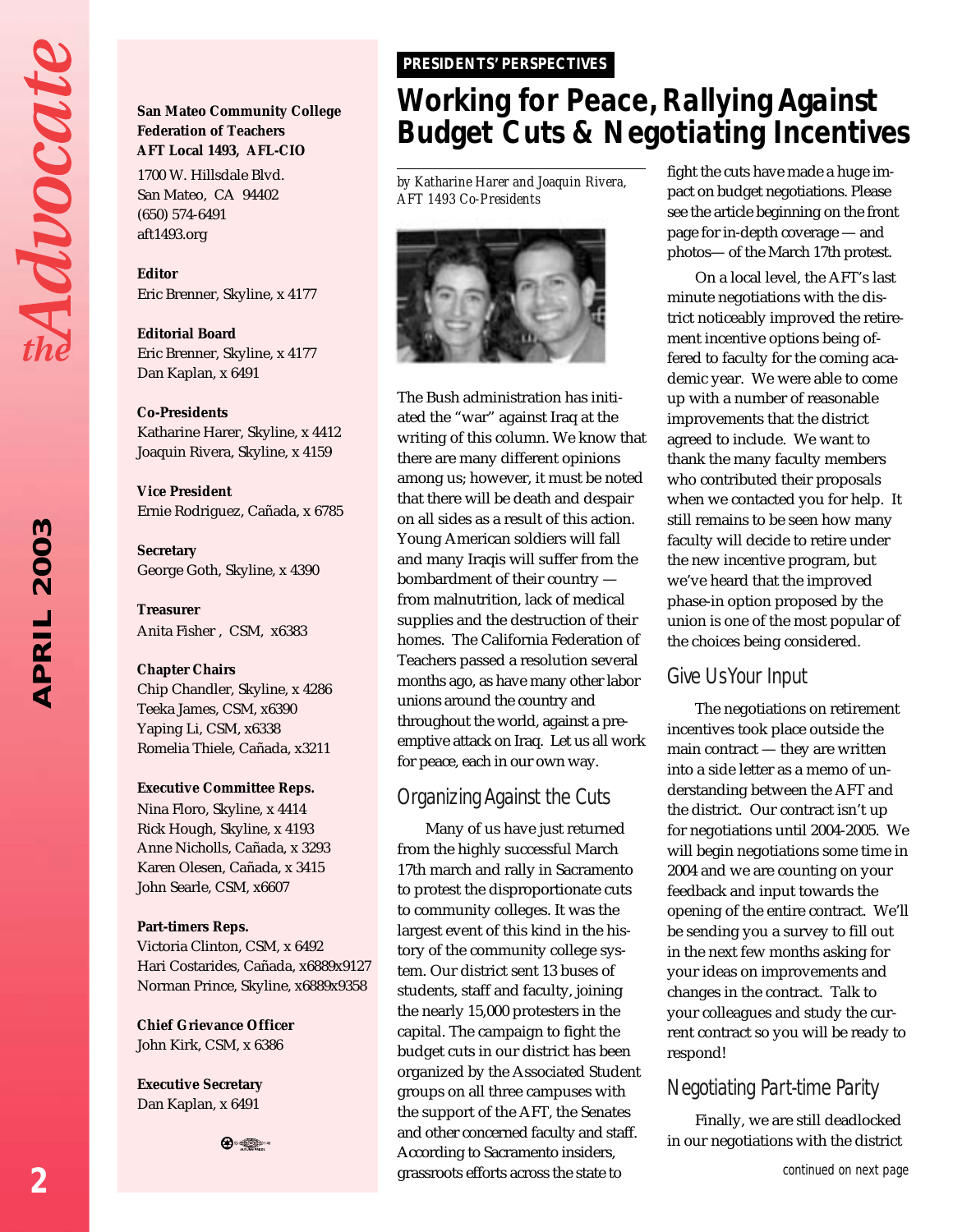# *APRIL 2003* **APRIL 2003**

Advocat

### *PART-TIMERS' ISSUES PART-TIMERS' ISSUES*

### *Part-timer (& Overload) Rights During Layoffs*

#### *by John Kirk, CSM, AFT 1493 Chief Grievance Officer*

The budget cuts which are occurring at the state level and are filtering down to the local level will have a major impact on part-time employment in the California Community Colleges.

### **"Basic Aid" could help**

There is a possibility that our district will be hurt less by the cuts than most other community colleges. The reason is that our district might be one of four community colleges in the state which are classified as "basic aid districts" (technically called selfsupporting districts). This special status is automatically determined when property taxes plus student fees exceed the revenue limit set by state formula.

In spite of the fact that our financial status might be less severe than earlier projections, the campuses are cutting a significant number of parttime classes for the Fall semester 2003.

### **What rights do part-time faculty have during a period of layoffs?**

The various sections of the contract dealing with part-time issues are located in Article 19 of the contract (See a copy of Article 19 on page 10 of this issue).

There is a part-time seniority list for each division. Seniority is by campus. Each person's seniority is the date of their first hourly employ-



ment on that campus. Full-time faculty who teach an overload are also included on the part-time seniority list. Their seniority is the date they first taught an overload (this date may differ from their seniority date as a full-timer, which is the date of their first paid service as a probationary employee). Each division office should have a copy of the most recent seniority list.

The contract states that when cutbacks occur the least senior employee must be cut first—unless that person has some special skill that a more senior employee does not have and the job that remains after the cut requires that special skill. In that case, seniority can be bypassed because of "program needs."(§19.2)

The contract does not require that the least senior employee be cut back to zero hours or to no classes and the next least senior employee be cut back toward zero hours or to no classes, etc until the required cut is made. The administration can cut everyone's hours back as long as the least senior employees have their hours cut back by the same amount (or more) than the more senior employees.

### **Bumping Rights**

Full-time faculty have bumping right over part-time faculty only to fill out their full-time load. Fulltimers with an overload are treated the same as other part-time faculty; they have seniority only over those less senior part-timers.

To complicate matters, the point in time when the cuts are made influences bumping rights. If cuts are made more than three weeks before the beginning of a semester, then a part-timer whose class is cancelled has bumping rights over less senior part-timers whose classes were not cancelled. If, however, the cuts are made within three weeks of the beginning of a semester, a part-timer whose class is cancelled does not have bumping rights over less senior part-timers.(§19.6)

### *Please see page 10 of this issue for a complete copy of Article 19.*

### *Presidents' Perspectives*

#### *continued from previous page*

over a parity definition for parttimers. Interestingly enough, so are many districts around the state. These issues are complicated and overshadowed by the budget crisis. We are currently working with a state appointed mediator to try to resolve

our differences, which center around the interpretation of payment for office hours. To sum this issue up: The district claims that part-timers are currently being paid to hold office hours because of increases to the hourly schedule in 1991,'92 and '93. The AFT claims that the agreement to increase the hourly schedule to help offset time spent on office hours is no longer current and

that part-timers must be paid separately for holding office hours. In fact, a fund exists in the state that provides a partial match to districts for funding part-timers' office hours, and our district has received payments from this fund. There are legal ramifications here that we are exploring. We'll keep you posted about how this issue falls out.  $\Box$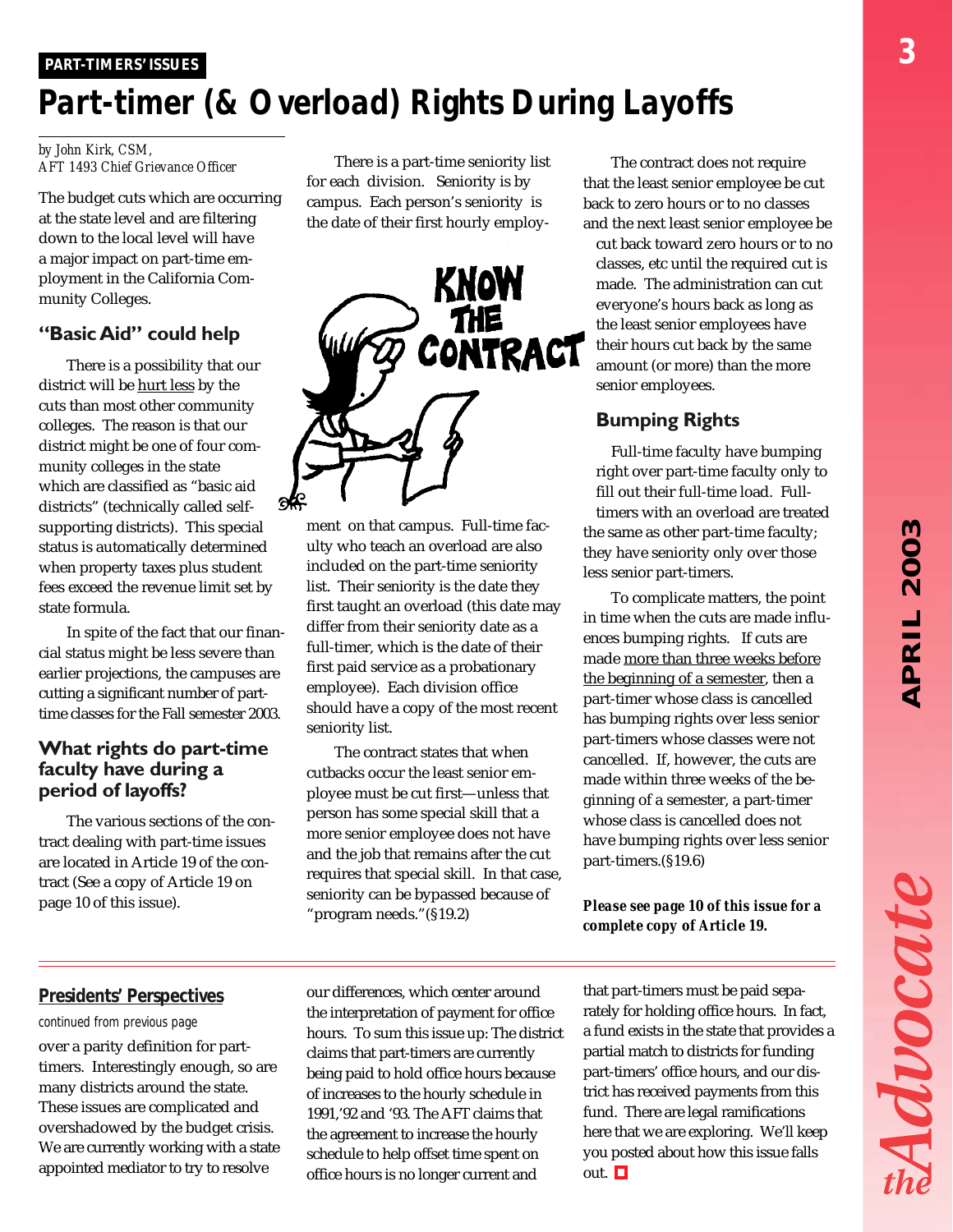### *Standing Up For Ourselves*

#### *continued from page 1*

Sacramento to let their voices be heard? The San Francisco and Los Angeles AFT locals were some of the first to spread the word. Our local responded quickly as did others around the state. The State Academic Senate jumped on board. Associated student groups got in-

On the bus ride back, I asked a few students what they thought about the day. Did it live up to their expectations? Sarah Jarlsberg, who came by herself and made her own colorful sign, said: "It was bigger than I thought. It was a great turnout." Another student, Marcus Scofield-McKeever, a dance and creative writing student, said: "I



was surprised by the enthusiasm of all the students — to see so many of them rallying for a cause with so much energy!" And Jose Castillo, encircled by friends all wearing the March 17th tee-shirt, said: "This is an historical event. All the students came here to stand up for our rights!"

As we lifted our bodies off the bus and said goodbye, rumpled and tired but still feeling the electricity of the day, something had changed. The community colleges,

*One theme repeated throughout the day contrasted the Governor's funding of jails over education*

volved through CALSAC and other organizations, including the unions. Here in our district, the AFT leadership worked closely with the student groups and the Senates on all three campuses, launching a multi-faceted campaign: postcards, petitions, letter writing and teach-ins on March 5th, all leading up to filling the buses and standing up for ourselves in Sacramento.

We marched and chanted and sang a little on the mile walk to the Capitol. Cars passed us and honked in support. Sacramento office workers watched us with curiosity. The energy of the students was strong and confident. They knew why they were there, and they wanted to tell the Governor what they thought about his unfair attack on their colleges. But Governor Davis wasn't there. When we reached the Capitol steps and the rally began, speaker after speaker decried the Governor's proposed budget reductions. Politicians made promises, but the students wanted more. They chanted, even in the middle of legislators' speeches: "Where's Davis? We want Davis!" He never showed.

Students spoke about their lives, the way the colleges had saved them. One young woman repeated the phrase: "Through bloody lips and black eyes", telling the story of her heroin addicted ex-husband and her dead-end life before she enrolled in community college, before she saved her life. Many students talked about the cynicism inherent in increasing prison spending while reducing community college budgets. One speaker said, "We will be less likely to yield to the despair that leads to prison" if we have the opportunity to go to community college. And another speaker came up with the poignant line: "All cuts heal except for cuts to education."

the traditional step-child of higher education, stood up, and we were seen and we were heard. Sacramento knew we were there; Governor Davis knew we were there. And



*Skyline students gathered before boarding the buses to Sacramento*

even though the protest was overshadowed in the media by Bush's plans for war in Iraq, there were strong articles in the Los Angeles Times and the Sacramento Bee, among others, and we had TV and radio coverage. But even more important, we had changed. We became "politically relevant", as Walters said in his column covering the event. The students had shown up — big time. And they will do it again. And again. Now that they know how it works, the students of the community college system will not allow the state to dismiss them. As one chant put it: "Ain't no power like the power of the students and the power of the students won't stop!"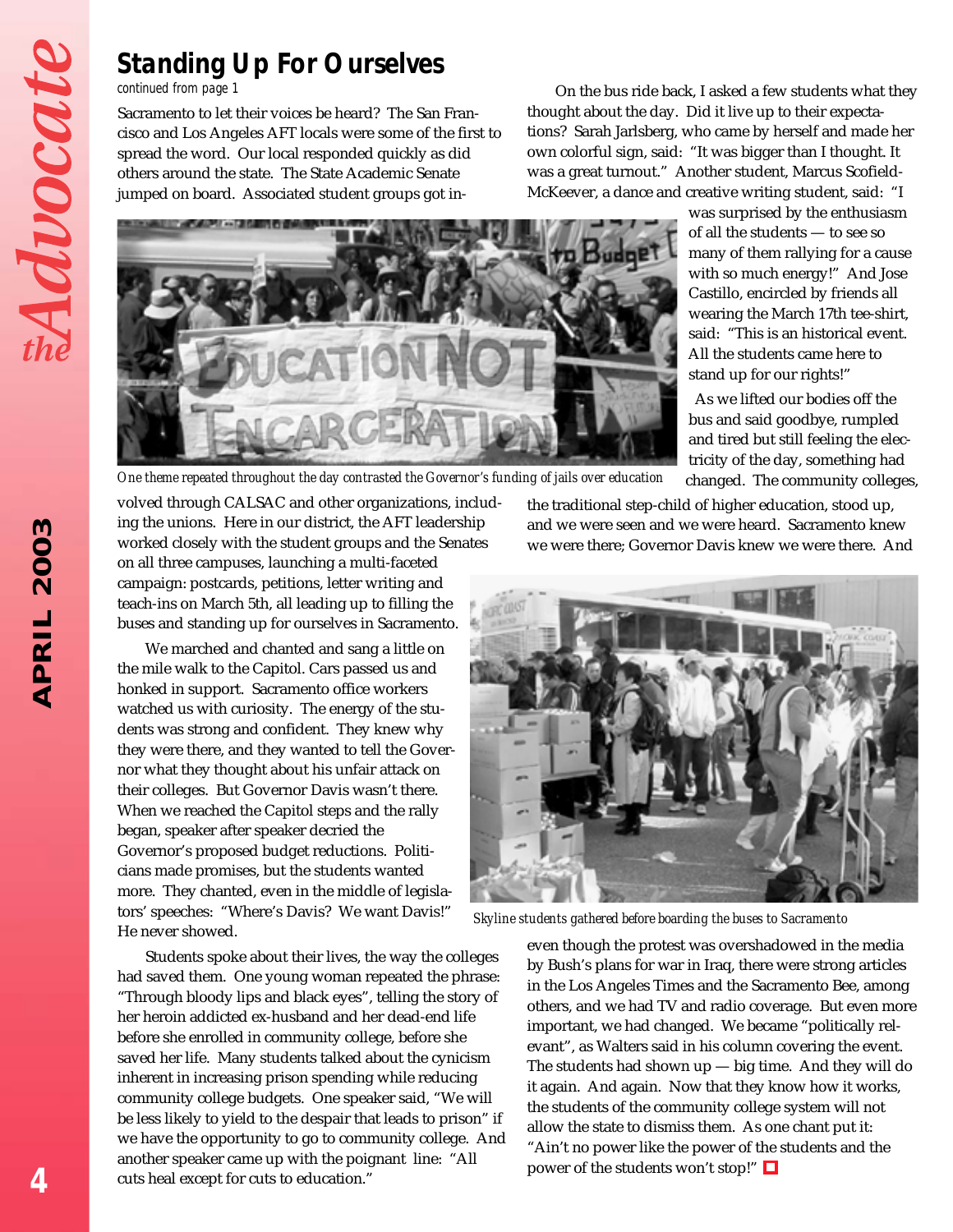### *A Student's Perspective on the Movement to Save California Community Colleges*

*by Fauzi K Hamadeh, CSM student*

What began with students at City College of San Francisco has sparked a movement to save the California Community College system from cuts not seen since the passage of Prop 13. Students, faculty, staff, and administrators from across the state converged on Sacramento on March 17 to oppose those cuts in a show of unity that was the largest

gathering at the State Capitol "in a long time."

Caravans of buses departed Canada, CSM, and Skyline on Monday morning, carrying approximately 650 SMCCCD students, faculty, and staff on the long trek to Sacramento. So many schools sent buses that participants were forced to depart their buses before they reached the parking area, creating a flow of people that snaked its



*Another response to community college funding cuts, written on a hand-made sign at the march: "Stop the criminalization of my generation"*

drowned out by angry voices that weren't interested in

*We can only hope that the governor was listening.*

> his excuses. (It was later discovered that this legislator was Senator John Vasconcellos from Santa Clara.)

 The most moving speeches, however, came from community college students. Individuals who had come into the system from high school and those who would not have been able to acquire an education took their turns at the podium, telling their stories and imploring the state not to make any more cuts to an already under funded system. Students spoke

way over the Sacramento River via the Tower Bridge. Carrying handmade signs, ralliers walked the mile to the Capitol dome in support of the community colleges.

To those in the office buildings, restaurants, and businesses lining the street, the group must have been quite a sight. The diversity that we see everyday at the community colleges is a reflection of California that is not seen in any other institution in the state. Students of all races, abilities, political affiliations, and economic backgrounds were unified in their message: We are the community colleges, we are California.

Once at the Capitol, the marchers were addressed by a series of speakers, including several state legislators. Cruz Bustamante, the Lieutenant Governor, openly challenged the cuts Governor Davis proposed, saying, "It's foolish not to invest in you." Another legislator tried to explain that cuts might be necessary and was subsequently

from the heart and we can only hope that the governor was listening.  $\Box$ 



*Among the numerous District faculty members at the march were Skyline instructors Jennifer Merrill (left) and Nina Floro (at right)*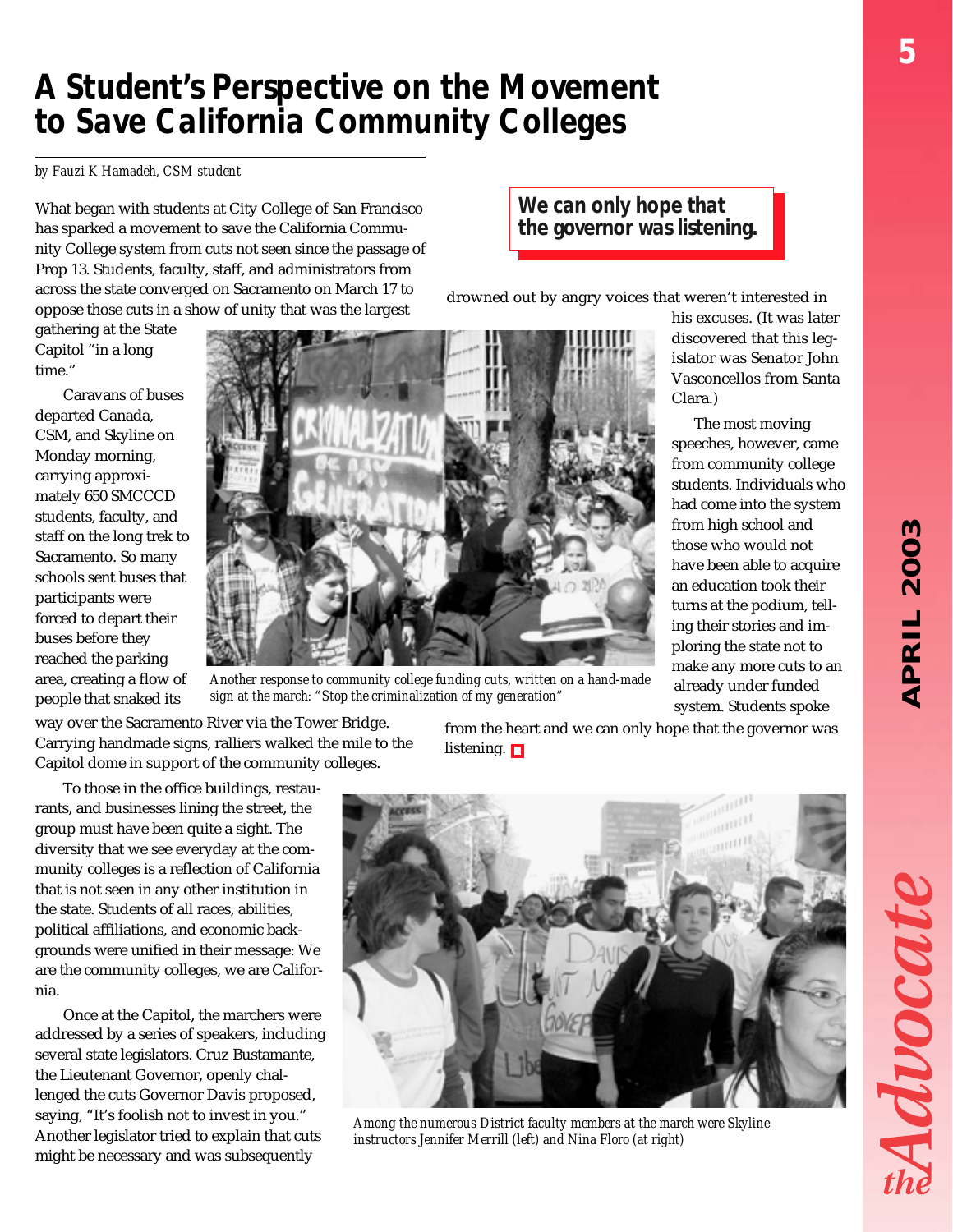### *CSM Faculty Work to Improve Procedures for Dealing with Disruptive Students*

#### *by David Laderman, CSM*

During the past few years, CSM faculty and students have become more and more concerned about disruptive student behavior on campus. Equally if not more alarming to faculty and students is the impression that our administration has not always dealt with disruptive behavior adequately or properly. As reported in the March 2002 issue of *The Advocate,* the more publicized case from fall 2001 involved an English instructor who was verbally abused and physically threatened in a classroom, in front of numerous students. Faculty gathered over 100 signatures on a petition expressing frustration with the administration's seemingly lax reaction to the incident. In other less publicized cases, disruptive behavior seemed to provoke little more than a figurative hand-slap from the administration. On the other hand, in at least one case faculty felt the administration went too far in reprimanding a disruptive student. Administrators often quell any discussion about specific discipline cases by deferring to the preservation of confidentiality—which can seem unsatisfactory to those of us concerned about the discipline process.

Given this climate of frustration, CSM's administration agreed last fall to participate in a faculty-driven task force on student discipline. Comprised of several faculty members (including one counselor), psychological services staff, student senate representatives and the Vice President of Student Services (VPSS), the task force's primary goal was to create an advisory committee which would review any discipline case that came before the VPSS, and recommend appropriate disciplinary action. As it turns out, the provision for such a committee already exists, but apparently has lain dormant for quite some time (see Faculty Handbook, p. 7, under "CSM Institutional Committees").

### *CSM's Discipline Advisory Committee Set*

After several productive meetings last fall, the Discipline Advisory Committee is now ready to roll. In response to recruitment efforts, volunteers have come forward to serve on the committee, which will include two instructional faculty, one counselor, one psychological services staff, one administrator (other than the VPSS), two classified staff, and one student. There was some question about whether a student representative could serve on the committee, due to issues of confidentiality. But it appears that, either by making the student an "employee" or by rendering all reviewed materials anonymous, a student should be able to serve on the committee—which is the overwhelming

preference of the task force.

Once committee members have been selected, an orientation meeting will be lead by the VPSS, task force members, and a legal representative from college counsel. Committee members need to be able to convene at short notice; review the complaint, its investigation, and any mitigating circumstances or other evidence; discuss appropriate action consistent with the Education Code and our own Student Code of Conduct; and make a recommendation to the VPSS. All eight members are not required to meet for any given case up for review.

We are pleased that the administration is working with faculty and students on improving CSM's process for appropriate and effective disciplinary actions. The top priority of the college should be ensuring a safe and respectful educational environment for students and faculty. The VPSS has informed us that, partially in response to faculty and student concern, the district's policies and procedures as a whole are also being reviewed, with an eye toward improvement. In their current form, these can perplex and frustrate a faculty member who is attempting to resolve an already frustrating situation. As chance (or destiny) would have it, I myself experienced an episode last fall while serving on the task force, one that underscores the urgent need to revise and clarify college policy and procedure. I recount the crux of the story here, not to castigate the administration, but to illustrate the problem and inspire the college to move forward toward a solution.

### *Personal Experience Raises Questions*

One of my students proved unable to behave properly in class (rowdiness, talking out of turn, etc.). After asking him several times to modify his behavior, I wrote a memo to the VPSS, requesting that she intervene. I also excluded the student from the next class meeting. The VPSS was out of town, so the case was handled by psychological services and a college Dean, who met with the student and gave him a clear warning that such behavior was not acceptable and could result in him being excluded again from class, and therefore dropped. Later in the semester, the student's disruptive behavior flared up again—this time openly insulting me in a hostile manner in front of over 50 students. I wrote a second memo to the VPSS, again requesting intervention and explaining my plans to exclude the student from class a

*continued on next page*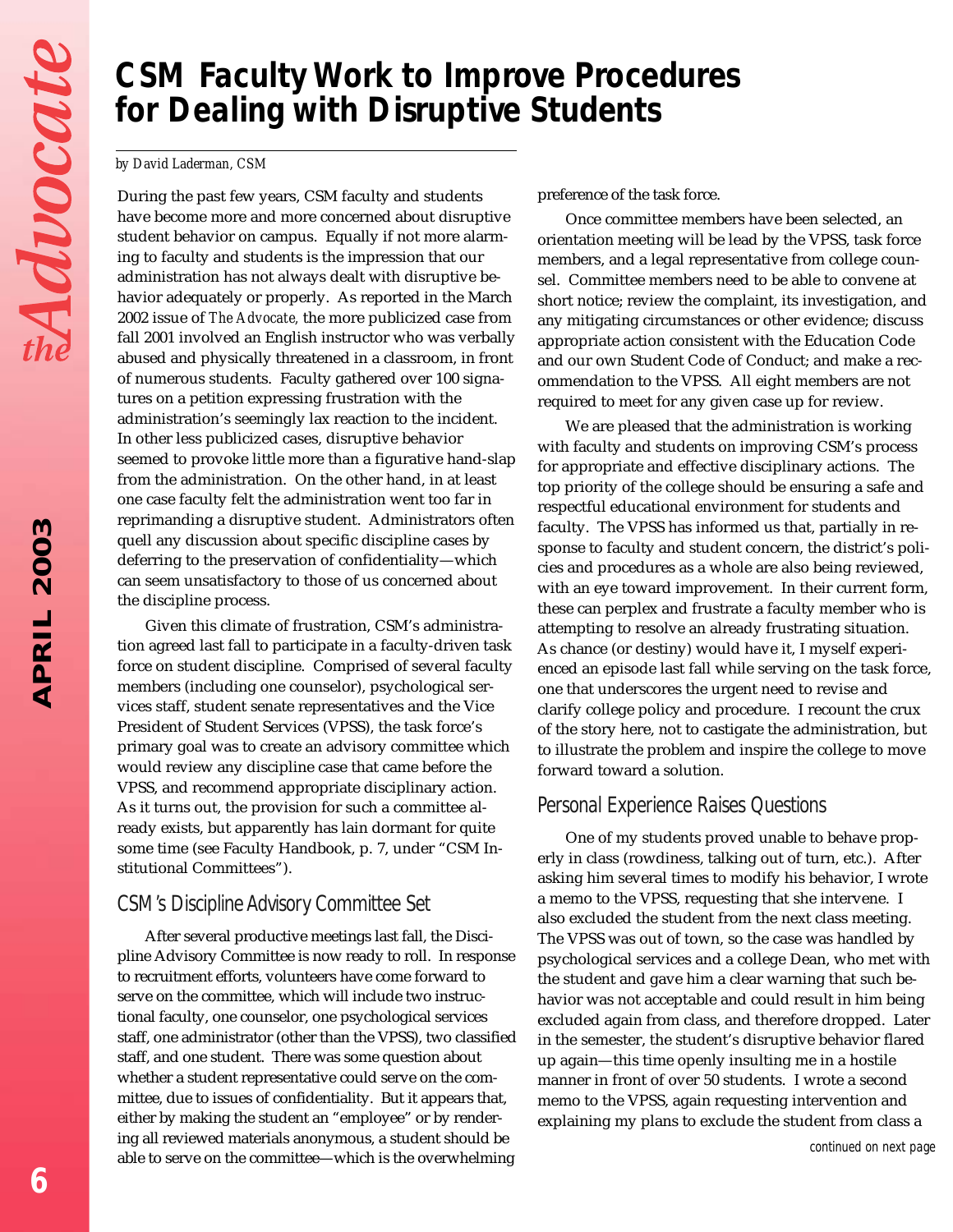# *APRIL 2003* **APRIL 2003**

Advocate

### *Student Discipline Procedures*

*ˇ*

second time. This second exclusion happened to fall on the night of the second midterm. Missing the second midterm, the student would certainly fail the course.

### *Faculty Handbook Procedures Not Followed*

Following advice from college counsel, the VPSS told me that the student had not been given proper notice. She explained that such cases first go to psychological services, then to her for "official notice," and that this had not yet happened. I countered that my original memo was addressed to her, the VPSS, not to psychological services, and that she had been out of town. I reminded her that the college handbook states that the VPSS "or her designee" may serve official notice (p. 91). Contradicting her description of procedure, the handbook also states that cases first should go to the VPSS, then to psychological services (p. 90). Again contradicting the faculty handbook, the VPSS suggested that I not exclude the student from the next class meeting. She then insisted that, if I did exclude the student that night, I needed to offer the student a make-up exam. (An AFT representative requested from her the basis for such a mandate in writing, but it never appeared.) Finally, and most disturbing, the VPSS told me that I was impeding the student's ability to succeed. Such a comment seemed inappropriate and unfounded, calling into question my professionalism and commitment to my students—instead of properly applying college policy and holding the student responsible for his disruptive behavior.

Part of my response was to collect signatures from most of the students in the class, on a petition stating that such behavior should not be permitted in the classroom. I presented this to the VPSS, along with an elaborate four-page memo outlining my concerns about the handling of the situation. I was quite specific about the contradictions and confusion between written policy and its application. The VPSS has never responded to this memo.

### *Legal Concerns Constrain Administrators*

I sent a copy of this memo to the college president. In a phone conversation, she seemed to sincerely appreciate my frustration, and the need to clarify procedure. But she emphasized that the VPSS was good at keeping CSM away from lawsuits, and that it would be unpleasant for me to be questioned in a court of law.

Such an attitude does not inspire faculty (or student) confidence that the administration is committed to ensuring proper classroom behavior. If fear of lawsuits is driving the administration's reluctance to enforce college

### *LETTER TO THE ADVOCATE*

### *Who Needs Childcare?*

*The following letter was written in response to the "Presidents' Perspectives" in the December 2002* Advocate*.* -ed.

My students have resounded YES to the need for childcare on campus. Last fall I had many students at Skyline who are parents-—most of them single & struggling—and in quite desperate need of childcare— especially emergency child care—for those times when the grandparents or babysitters were suddenly unavailable. It would be wonderful if the children of the staff, faculty & students could share a childcare facility. It seems that many of our students are parents and we desperately need to address their needs as well as the needs of everyone involved with the College. I am a part-time instructor and single mom and there have certainly been times when I could have utilized the emergency childcare center. It is important that the emergency part of the center be open during all class hours including evenings & weekends.

Thanks for asking the important question about childcare in *The Advocate.*

Sincerely, Jenny Saarloos (Skyline)

policy on disruptive behavior, then we need to address that fear. The last thing anyone wants is for the college to get dragged into a lawsuit. However, avoiding lawsuits should not translate into allowing disruption to run rampant. The administration needs to work with the Discipline Advisory committee to clarify exactly what faculty need to do so that college policy may be enforced within proper legal parameters that would, if necessary, stand up in court.

Turning a blind eye to disruptive behavior so as to avoid legal ranglings is misguided and contrary to the mission of the college. Likewise, faculty should not be expected to "manage" disruptive behavior (suggested by the unfortunate title of various psychological services workshops). Rather, in accordance with the Education Code, the administration and other campus services need to support faculty in effectively disallowing disruption. Let us hope the new Discipline Advisory committee and the administration work together to improve discipline procedure, truly ensuring a safe, respectful and therefore most fruitful learning environment.

*Thanks to Teeka James, Anne Stafford and Madeleine Murphy for comments on an earlier draft of this article.*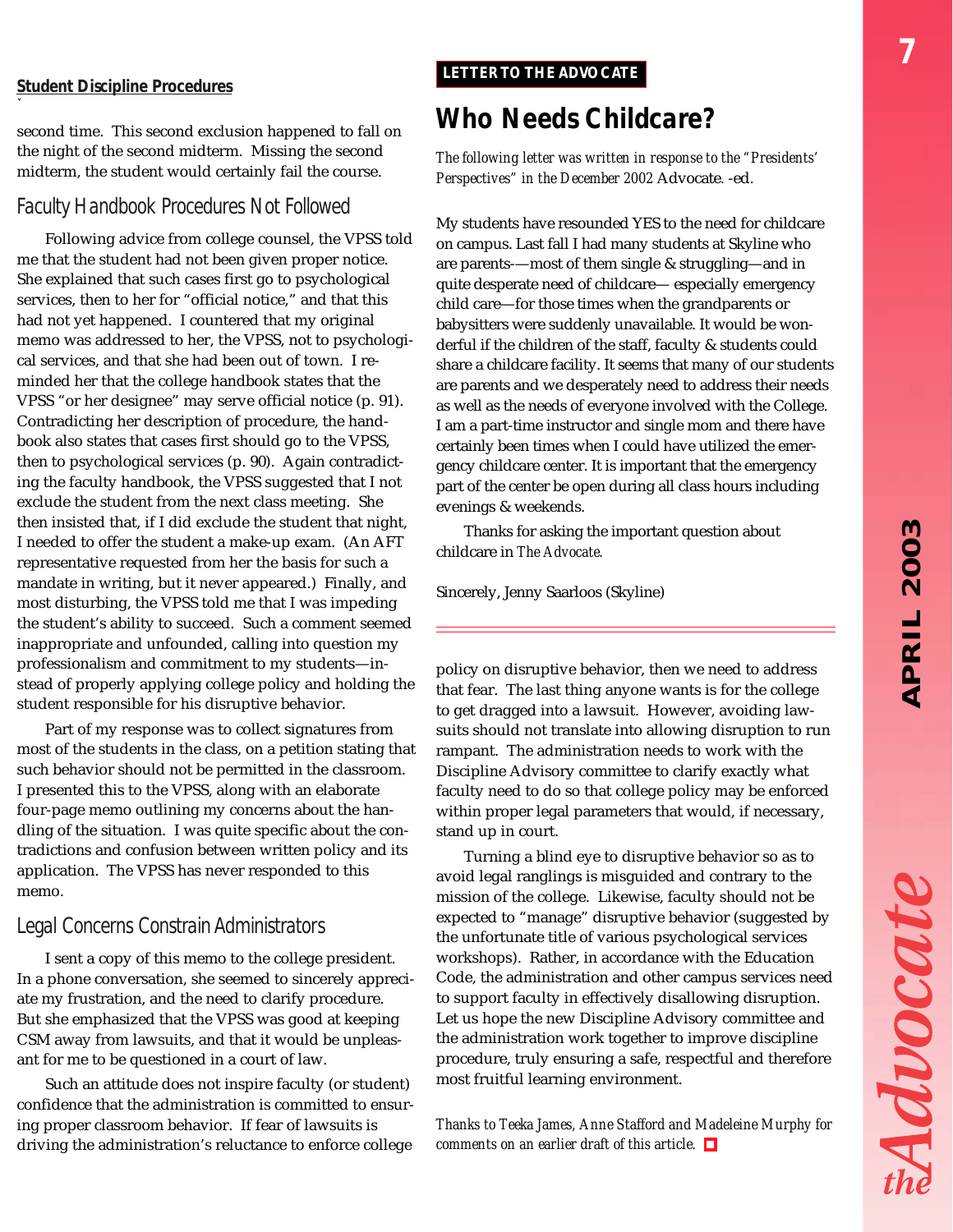### *OPINION*

### *The Economic Impact of the War in Iraq*

#### *by Masao Suzuki, Skyline*

"*I knew that America would never invest the necessary funds or energies in rehabilitation of its poor so long as adventures like Vietnam continued to draw men and skills and money like some demonic destructive suction tube. So I was increasingly compelled to see the war as an enemy of the poor and to attack it as such.*"

- Martin Luther King, Junior: "A Time to Break Silence," 1967.

### **Don't wars help the economy, especially when there is a recession?**

This question is based on the experience of World War II, which helped the U.S. economy out of the Great

Depression of the 1930s. But the real basis for the post-World War II prosperity was the pent-up demand for consumer goods, homes, and government services from sixteen years of depression and war. In contrast, most other wars such as World War I and the war in Vietnam were followed by periods of severe recession, inflation, or both. Given that spending on consumer goods, homes, and government services has only begun to falter in the last few months, there



*Masao Suzuki, center, spoke about the connections between the war in Iraq and community college budgets at the March 5th Skyline College teach-in on community college budget cuts*

is little pent-up demand to boost a post-war economy, and it is likely that the war will hurt, not help, the economy.

### **How could the war hurt the economy?**

Even a short war that went well for the United States would leave less money available for government social programs, hurting mainly working class and poor people. The Federal government is already running a large budget deficit, estimated at 300 billion dollars not counting the war (!), because of the recession and Bush's tax cuts which reduced tax revenues, and the increase in military and "homeland defense" spending. The spending on the war in Iraq increases the likelihood that needed social programs such as education, health care for the growing

ing off staff. The cost of even a short war in Iraq—100 billion dollars—is enough to cover all of the 45 states with budget deficits.

numbers of Americans without health insurance, and aid for the poor will be cut or not funded at all. Starting in January, tens of thousand of families on TANF (Temporary Aid for Needy Families or welfare) will have their benefits ended or reduced because of the five year time limit set in the 1996 welfare "reform" law. Millions of Americans do not have any health insurance because they lost their jobs, or because of the skyrocketing cost of insurance (in California, HMOs and medical insurance raised their rates about 25% in the last year alone!). Further, state governments are running large deficits, and are proposing to cut nearly one million low-income individuals off of Medicaid. Here in California, public schools and community colleges are sending out layoff notices to faculty, cutting part-time teachers, and cutting hours or lay-

### **What happens if the War doesn't go well for the United States?**

A long, drawn out war could cost as much as twenty times as much as a short war. Professor Nordhaus of Yale University estimated that the costs of a longer war, a long post-war occupation of Iraq, aid to reconstruct Iraq and its oil industry, a much higher cost of oil, and the cost of ensuing recession and increased security spending due to greater threats to attack the United States could cost as *continued on next page*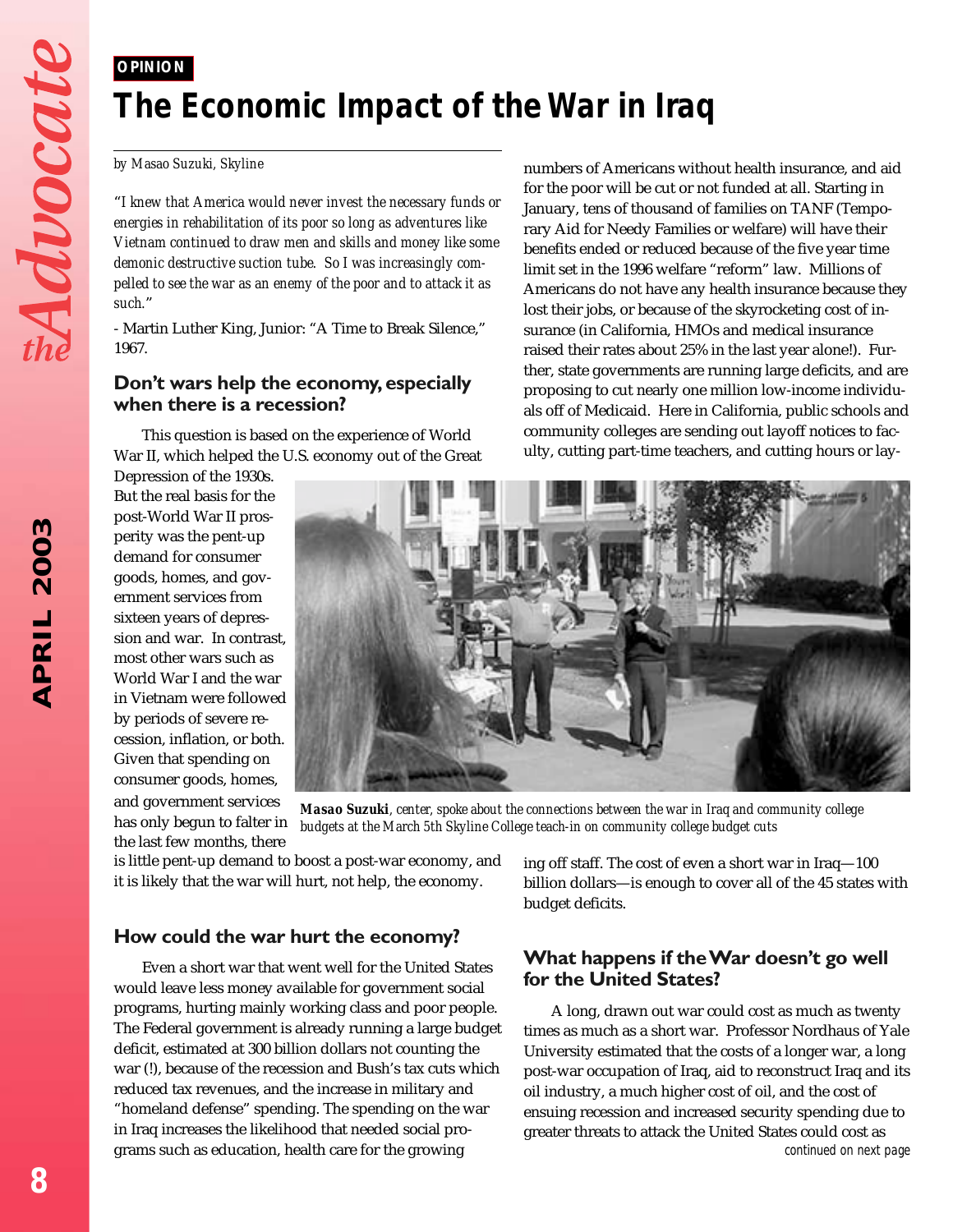Advocat

### *Economic Impact of the War in Iraq*

#### *continued from previous page*

much as 1.9 trillion dollars over the next ten years, or equal to the size of the entire federal budget for one year.

The biggest single factor is what happens to the price of oil. The short war scenario is based on a quick U.S. victory, followed by a stable, pro-U.S. government that would increase oil output, stabilizing the price of oil and saving the U.S. about \$30 billion dollars. The long war scenario assumes that much of Iraq's oil production facilities will be destroyed in the war, and that there will be drops in output of oil by other Middle-Eastern countries due to war or political opposition to the United States. This could lead the price of oil to more than double to \$75 a barrel, pushing gasoline prices over \$3 per gallon. The United States would have to spend \$200 billion more on oil the first year alone, and as much as \$800 billion more over the next ten years.

This spike in oil prices alone would probably throw the economy into an even worse recession, causing even more losses in jobs and income. The worst-case would involve a flight of foreign capital from the United States, causing the value of the dollar to fall and interest rates to rise. Because the United States has a large trade deficit, where we are importing about \$400 billion more than we export each year, we must attract an equal amount of foreign capital (net) to maintain the value of the dollar.

The second biggest expense would be for a longterm occupation of Iraq. While the United States has pretty much abandoned Afghanistan, Iraq has oil that the United States wants. A top U.S. general has estimated that as many as 200,000 U.S. troops would be needed for an occupation, which could cost as much as \$500 billion.

### **Even though I oppose the war, wouldn't a quick US victory be better?**

While a short war would reduce the number of casualties in Iraq, it would just encourage the Bush warriors to move on to other countries, just as the relatively quick overthrow of the Taliban government in Afghanistan has fueled the U.S. preparation for war on Iraq. The U.S. could plan a war on North Korea, or Iran (the other countries of Bush's so-called "Axis of Evil"). The U.S. could step up its intervention in Columbia or the Philippines where there are revolutionary movements. The U.S. could try to force out the governments of Venezuela or other South American countries who won't toe the U.S. line.

*"The war in Vietnam is but a symptom of a far deeper malady within the American spirit, and if we ignore this sobering reality we will find ourselves organizing clergy and laymen concerned committee for the next generation. They will be concerned about Guatemala and Peru. They will be concerned about Thailand and Cambodia. They will be concerned about Mozambique and South Africa. We will be marching for these and a dozen other names and attending rallies without end unless there is a significant and profound change in American life and policy."*

- Martin Luther King, Junior: "A Time to Break Silence," 1967.

### **References:**

Dean Baker and Mark Weisbrot: "The Economic Costs of a War in Iraq: The Negative Scenario," Center for Economic and Policy Research paper. Online at: *http://www.cepr.net/ Costs%20of%20war.htm*

Martin Luther King, Junior: "A Time to Break Silence," Speech to Clergy and Laity Concerned, Riverside Church, New York, NY, 1967. Online at: http:// www.stanford.edu/group/King/publications/speeches/ Beyond\_Vietnam.

William Nordhaus: "Iraq: The Economic Consequences of War," New York Review of Books, December 5, 2002. Online at http://www.nybooks.com/articles/15850

William Nordhaus: "The Economic Consequences of War with Iraq," chapter 3 (pages 51-86) of War with Iraq: Costs Consequences, and Alternatives, by C. Kaysen, S. Miller, M. Malin, W. Nordhaus, and J.D. Steinbruner. American Academy of Arts & Sciences, 2002. Online at http:// www.econ.yale.edu/~nordhaus/home/

*Links to the references above are available on the AFT 1493 website at:* **aft1493.org**

> *Check out AFT 1493's award-winning website at:*

*aft1493.org*

- **\* the latest budget information**
- **\* compare our contract and salaries with others around the state**
- **\* excellent links to many community college & labor sites**